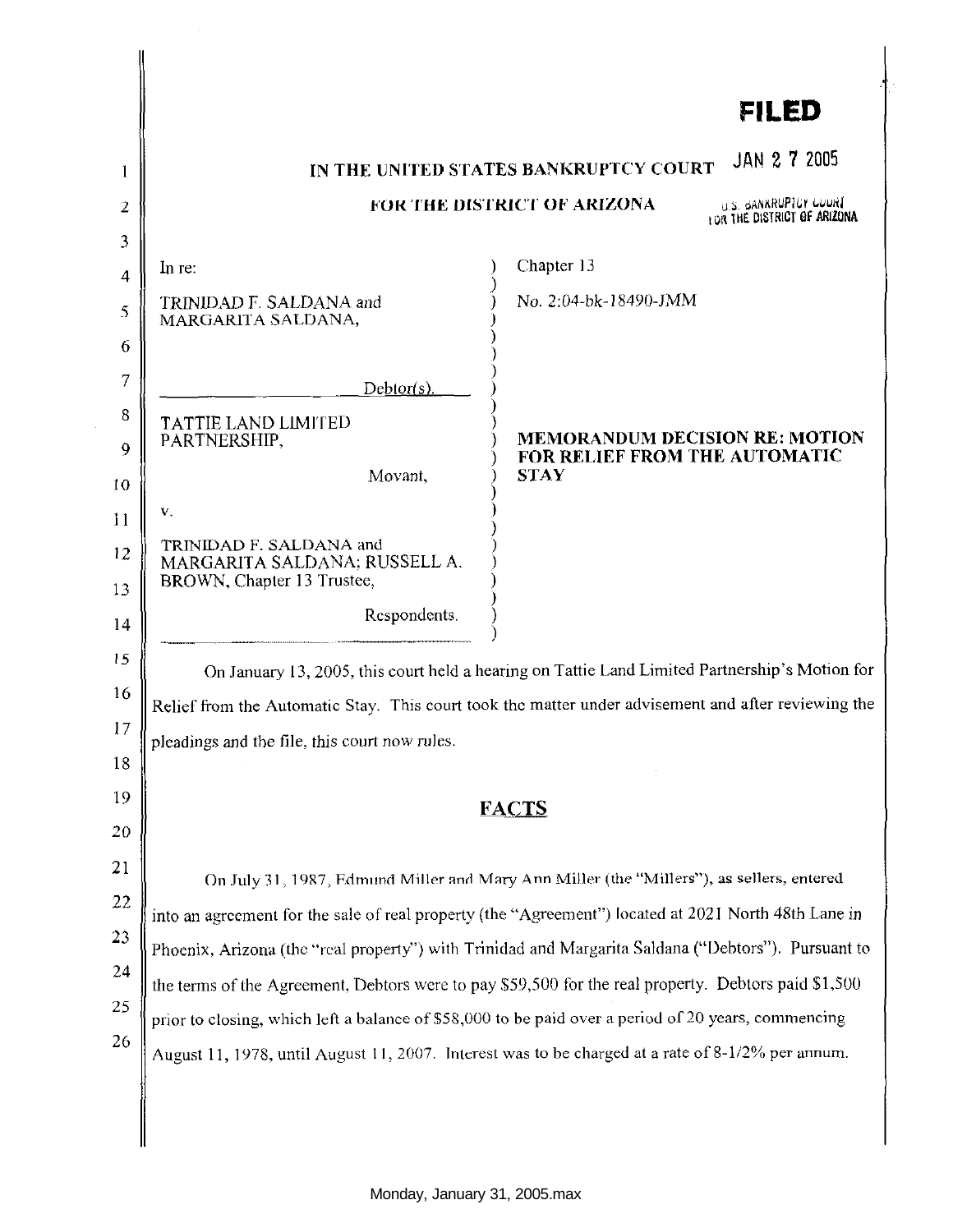The monthly installments under the Agreement were \$503.34 per month. Stewart Title and Trust of  $\mathbf{1}$ 2 Phoenix ("Stewart Title'') was to act as the collection agent. On October 13, 1999, Mary Ann Miller, 3 a widow, conveyed her interest under a Grantor's Deed and Assignment to Tattie Land Limited 4 Partnership ("Tattie Land").

 $5 \parallel$  Tattie Land claims that Debtors failed to make their proper monthly payment due for 6 December 31, 2002 and were therefore in default under the Agreement. Debtors allege that on 7 December 31, 2002, they made a payment in the amount of \$2,596.32 for the months of September 8 fl through December 2002.

9 Tattie Land asserts that Stewart Title sent Debtors a notice requiring strict performance of the 10  $\parallel$  Agreement on April 18, 2003. Debtors deny that they received this notice. Tattic Land asserts that II on February 24, 2004, Stewart Title sent the Debtors a Notice of EJection to Forfeit under the 12 Agreement. According to Tattie Land, pursuant to the Notice of Election to Default, all the right, title 13 and interest of the Debtors in the real property would be forfeited on March 18, 2004, if the Debtors 14 did not cure the default. Debtors failed to cure the default on or before March !8, 2004. On March 15 || 19, 2004, Stewart Title recorded an Affidavit of Completion of Forfeiture. Debtors have continued to 16 If live in the real property without making any payments.

17 **On March 22, 2004, Debtors filed a lawsuit in Maricopa County Superior Court seeking to** 18 quiet title in the real property. Thereafter, Tattie Land filed a Motion for Summary Judgment and 19 Judge Reinstein entered a Minute Entry determining that Debtors were in default under the 20 Agreement and that Tattie Land was entitled to judgment of forfeiture. Debtors filed their chapter 13 21 **bankruptcy petition that same day.** 

## 23 **ISSUE**

25 Whether the Rooker-Feldman Doctrine applies, so that the Maricopa County Superior Court 26 Minute Entry granting Tattic Land its Judgment of Forfeiture should be recognized in this court and

22

24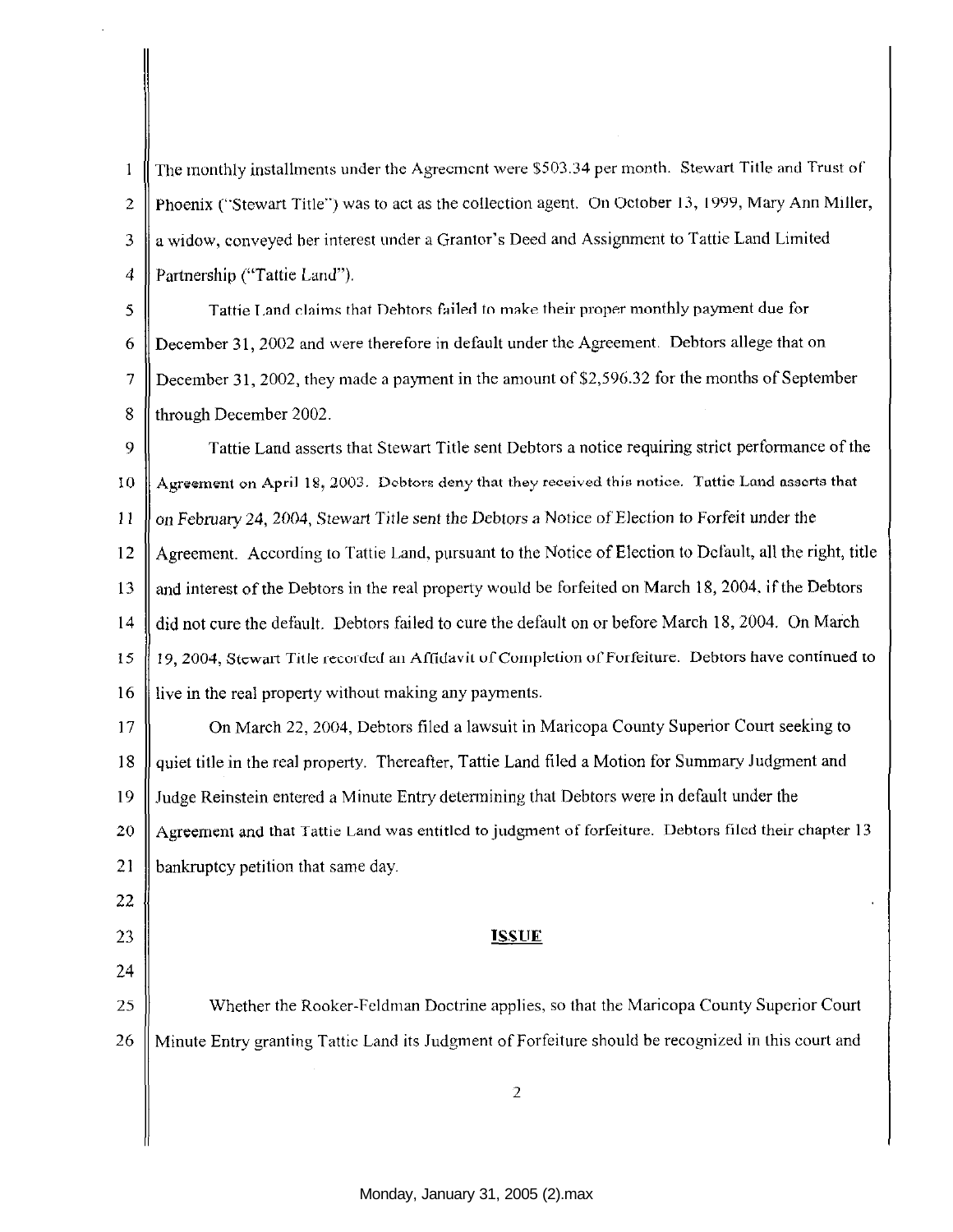| $\mathbf{1}$ | the automatic stay vacated, allowing a final judgment to be entered?                                     |  |  |
|--------------|----------------------------------------------------------------------------------------------------------|--|--|
| 2            |                                                                                                          |  |  |
| 3            | <b>DISCUSSION</b>                                                                                        |  |  |
| 4            |                                                                                                          |  |  |
| 5            | The Rooker-Feldman Doctrine                                                                              |  |  |
| 6            |                                                                                                          |  |  |
| 7            | The Rooker-Feldman doctrine provides that the United States Supreme Court is the only                    |  |  |
| 8            | federal court that may review an issue previously determined or "inextricably intertwined" with a        |  |  |
| 9            | previous action in state court between the same parties. See Rooker v. Fid. Trust Co., 263 U.S. 413,     |  |  |
| 10           | 44 S.Ct. 149 (1923); Dist. of Columbia Court of Appeals v. Feldman, 460 U.S. 462, 103 S.Ct. 1303         |  |  |
| 11           | (1983). The Rooker-Feldman doctrine applies regardless of whether the state court ruling was right       |  |  |
| 12           | or wrong. Rooker, 263 at 415, 44 S.Ct. at 150.                                                           |  |  |
| 13           | However, when a matter comes within the bankruptcy court's exclusive jurisdiction, general               |  |  |
| 14           | preclusion rules and the Rooker-Feldman doctrine do not apply. Huse v. Huse-Sporsem, A.S. (In re         |  |  |
| 15           | Birting Fisheries, Inc.), 300 B.R. 489 (9th Cir. BAP 2003), citing Kalb v. Feuerstein, 308 U.S. 433,     |  |  |
| 16           | 438-39, 60 S.Ct. 343, 84 L.Ed. 370 (1940) ("Congress, because its power over the subject of              |  |  |
| 17           | bankruptcy is plenary, may by specific bankruptcy legislation create an exception to that principle and  |  |  |
| 18           | render judicial acts taken with respect to the person or property of a debtor whom the bankruptcy law    |  |  |
| 19           | protects nullities and vulnerable collaterally"); Mozes v. Mozes, 239 F.3d 1067, 1085 n. 55 (9th Cir.    |  |  |
| 20           | 2001) (because the Rooker-Feldman doctrine "is one of congressional intent, not constitutional           |  |  |
| 21           | mandate, it follows that where Congress has specifically granted jurisdiction to the federal courts, the |  |  |
| 22           | doctrine does not apply"); Contractors' State License Bd. v. Dunbar (In re Dunbar), 245 F.3d 1058,       |  |  |
| 23           | 1060 (9th Cir. 2001) (state court modifications of the automatic stay do not preclude, under the         |  |  |
| 24           | doctrines of collateral estoppel and res judicata, federal relititgation of the stay's scope and         |  |  |
| 25           | applicability); Gruntz v. County of Los Angeles (In re Gruntz), 202 F.3d 1074, 1083 (9th Cir. 2000)      |  |  |
| 26           | (automatic stay and Rooker-Feldman); Ruvacalba v. Munoz (In re Munoz), 287 B.R. 546, 556 (9th            |  |  |
|              |                                                                                                          |  |  |
|              | 3                                                                                                        |  |  |
|              |                                                                                                          |  |  |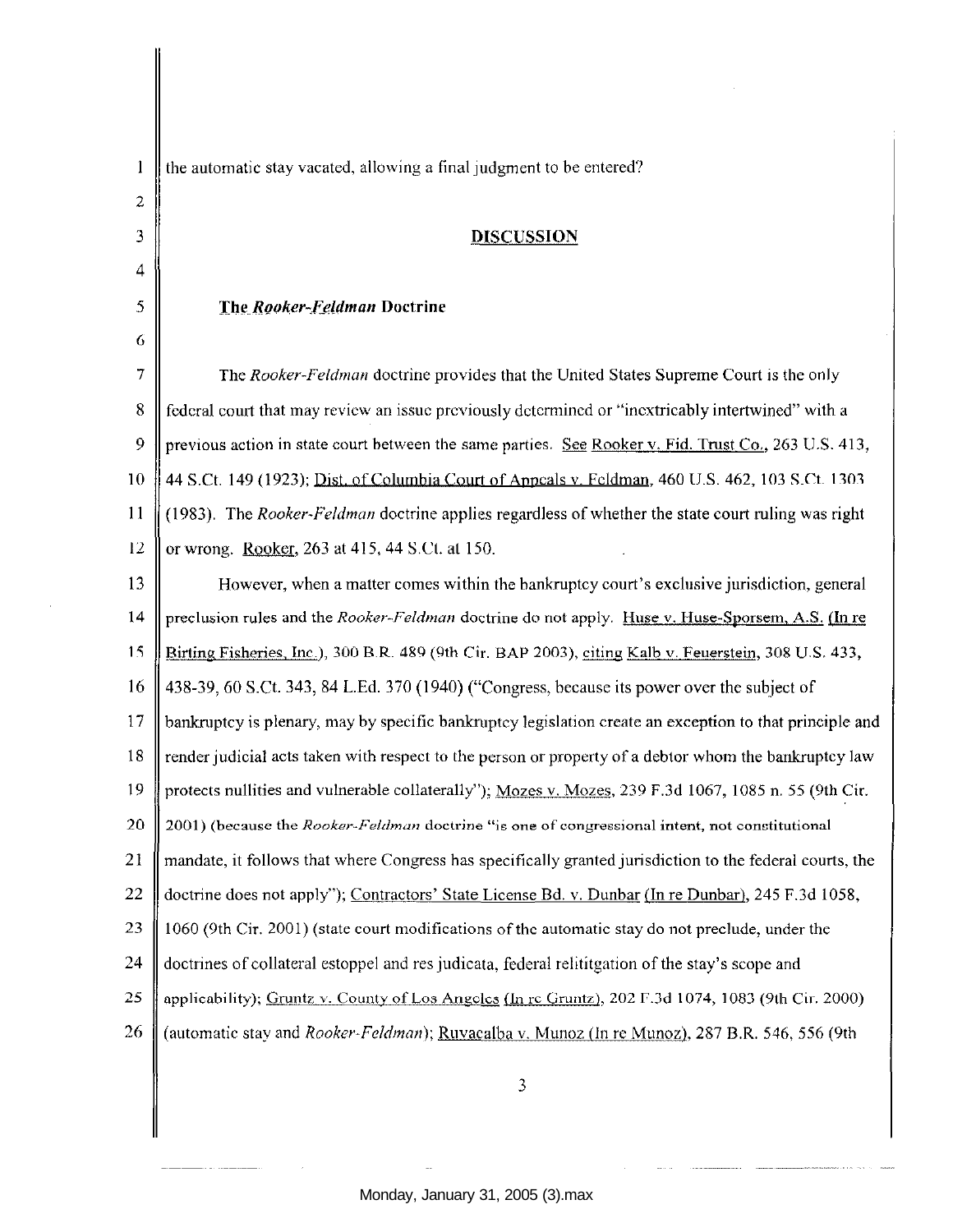Cir. BAP 2002) (Section 524(a)(l) discharge injunction "operates as a statutory exception" to the Full  $\mathbf{1}$ 2. Faith and Credit statute and permits collateral attack of nonbankruptcy court judgments in bankruptcy 3 court notwithstanding the *Rooker-Feldman* doctrine); <u>Pavelich v. McCormick et al. LLP</u> (In re 4 | Pavelich), 229 B.R. 777, 781-83 (9th Cir. BAP 1999).

5 The first question to address, in determining whether the *Rooker-Feldman* doctrine applies, is 6 whether the bankmptcy court has exclusive jurisdiction to decide real property ownership issues. A 7 district court has original and exclusive jurisdiction over bankruptcy cases. See 28 U.S.C. § 1334(a). 8 That power may be referred to the bankruptcy court. 28 U.S.C. § 157(a). "The bankruptcy court's 9  $\parallel$  exclusive jurisdiction encompasses 'all matters connected with the bankruptcy estate." Birting 10 Fisheries, 300 B.R. at 498-99, citing Gruntz, 202 F.Jd at 1080 (guoting Cclotcx Corp. v. Edwards, 11 514 U.S. 300,308, 115 S.Ct. 1493, 131 L.Ed.2d. 403 (1995)).

12 | In Gruntz, the Ninth Circuit further explained that exclusive jurisdiction exists over "core" 13 proceedings. See Gruntz, 202 F.3d at I 081 ("[T]hc separation of 'core' and 'non-core' proceedings .. 14 . creates a distinction between those judicial acts deriving from the plenary Article I bankruptcy 15 power and those subject to general Article III federal court jurisdiction."); see also 28 U.S.C. *§* 157. 16 A "'core proceeding' is one 'that invokes a substantive right provided by title 11 or ... a proceeding 17  $\parallel$  that, by its nature, could arise only on the context of a bankruptcy estate." Gruntz, 202 F.3d at 1081 18  $\parallel$  (quoting Wood v. Wood (In re Wood), 825 F.2d 90, 97 (5th Cir. 1987)). Put another way, "core" 19 proceedings are those that "arise under the Bankmptcy Code or arise in a bankruptcy case." 20  $\parallel$  McCowan v. Fraley (In re McCowan), 296 B.R. 1, 3 (9th Cir. BAP 2003). 21 Specifically, 28 U.S.C.  $\S 157(a)(2)(G)$  provides that core proceedings include "motions to 22 terminate, annul, or modify the automatic stay" and under  $$157(a)(2)(K)$  "determinations of the

23 **| validity, extent, or priority of liens.**" The ownership of the real property was litigated to conclusion 24 | (but for the ministerial act of entering a separate judgment) in Superior Court, and a motion to lift the

- 25 || automatic stay has been filed in bankruptcy court. Clearly, this is a core proceeding. The *Rooker*-
- 26 *Feldman* doctrine does not apply (because this judgment is not "final") and would not therefore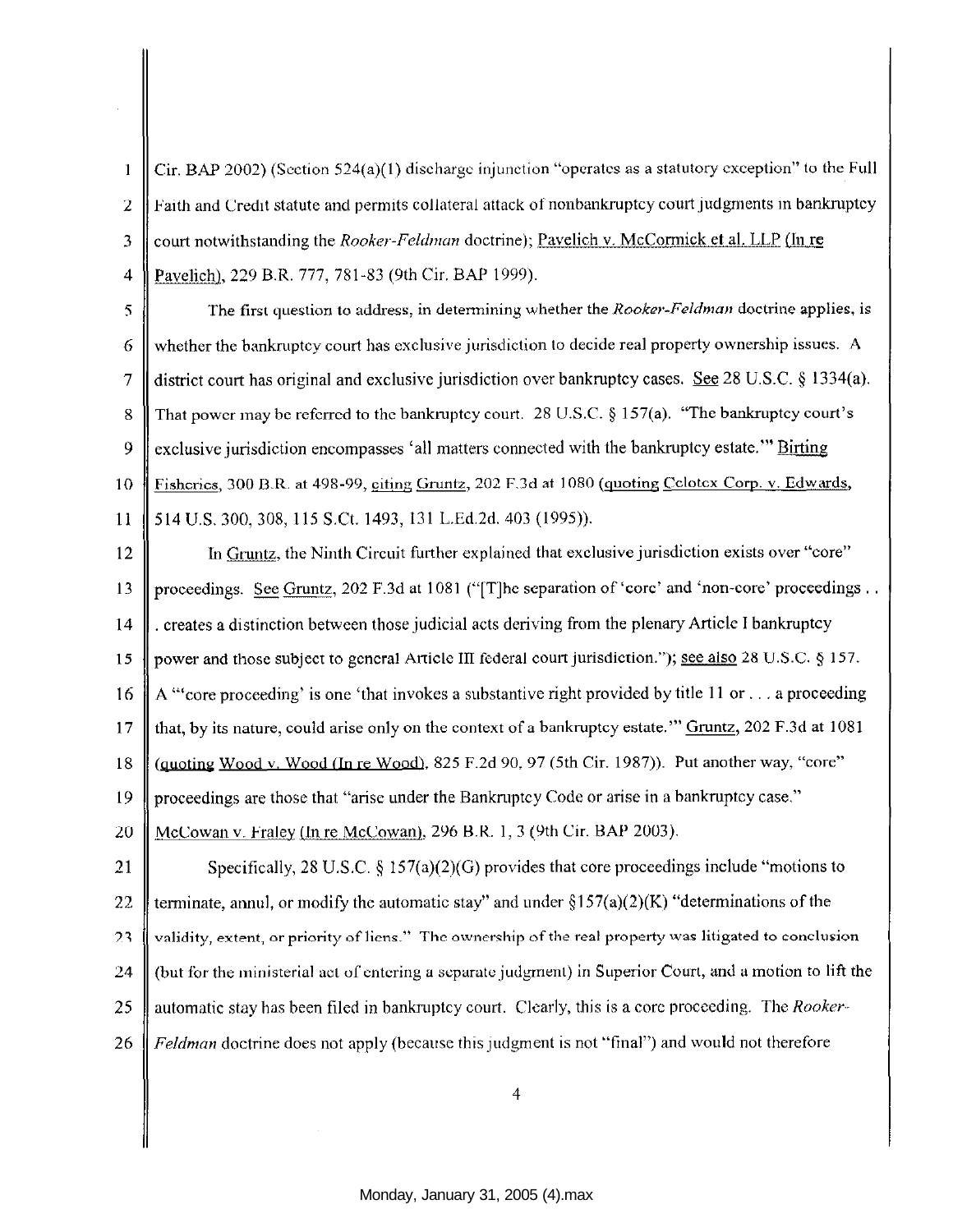prevent this court from determining the ownership issue.  $\mathbf{1}$ 

2 **H** However, this court chooses to abstain from determining the ownership issue as the Superior 3 Court proceeding is so far advanced. Indeed, the Superior Court entered a Minute Entry determining 4 that Debtors were in default under the Agreement and that Tattie Land was entitled to a judgment of  $\bf 5$  || forfeiture. The only event that prevented a final Judgment from being entered was Debtors' filing of 6 their bankruptcy petition on the day the Minute Entry was entered. Therefore, this court finds there is 7 no bankruptcy reason left to decide the ownership issue and thus will abstain from re-litigating the 8 ownership issue.

9 The stay will be lifted on the real property so that a final judgment can be entered in Superior 10 Court. If Debtors decide to appeal and thereafter prevail, they can amend their chapter 13 plan to II provide for the real property. Should the Debtors lose (as they have) at the Superior Court level, and 12 decide to appeal, that court can address issues of whether a stay pending appeal should issue, and 13 upon what conditions.

## 15 **CONCLUSION**

17 Because this court chooses to abstain from deciding the ownership issue concerning the real  $18 \parallel$  property, the automatic stay will be lifted on the real property so that a final judgment can be entered 19 in Superior Court, and further actions concerning this property dispute can be continued in the state 20  $\parallel$  judicial system.

21 A separate order will be entered concurrently with this Memorandum Decision.

DATED:  $\sqrt{2mc\omega}$  272005

14

16

22

23

24

25 || **IAMPS M. MARLAR** 

<sup>26</sup>D STATES BANKRUPTCY JUDGE